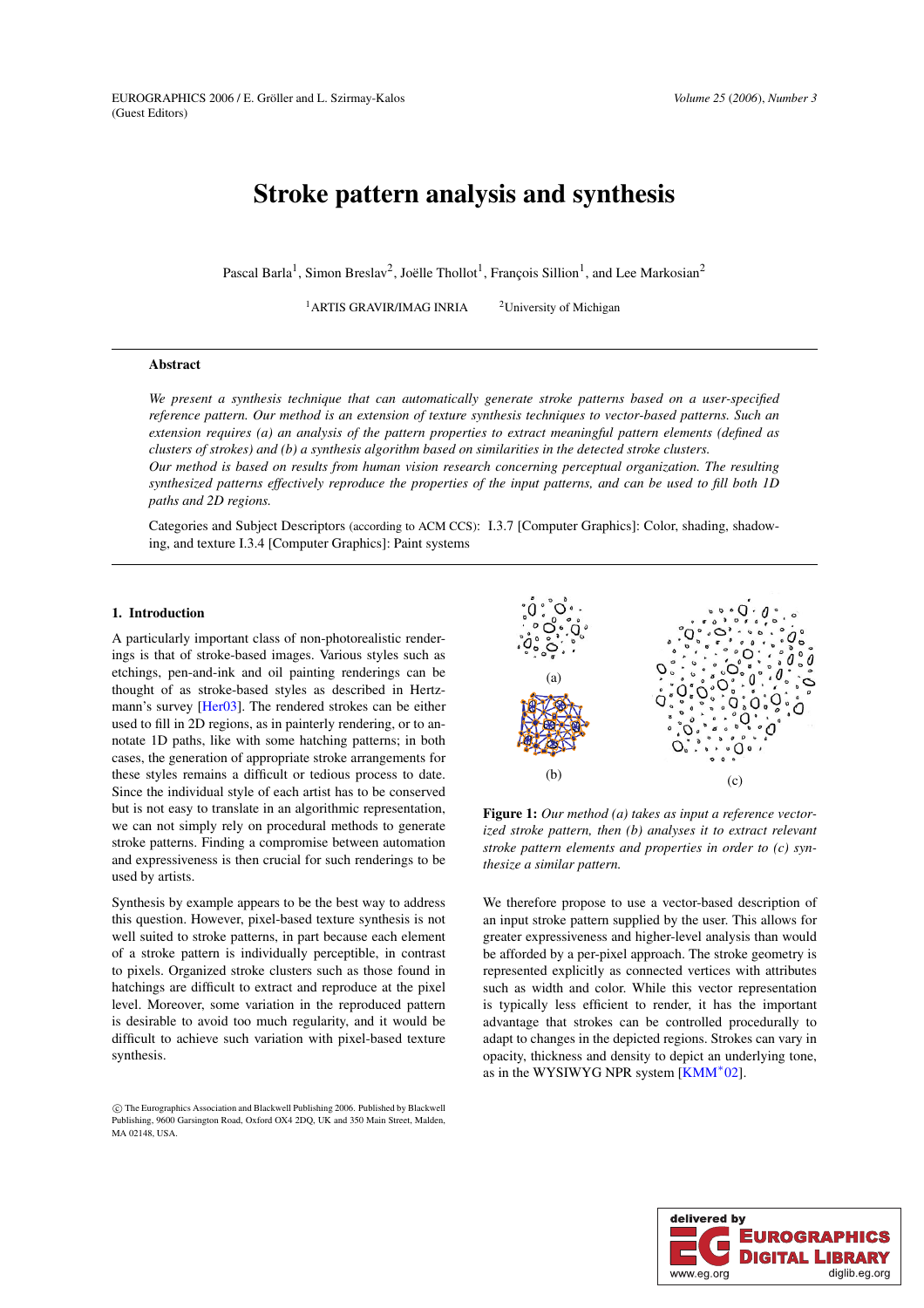We target any kind of stroke patterns (stippling, hatching, brush strokes, small figures) with a quasi-uniform distribution of positions in 1D and 2D (i.e., along a path or inside a region). The stroke attributes can vary in non-uniform ways and the only parameter required from the user is the scale of the meaningful elements of the pattern. Then, in a manner analogous to texture synthesis techniques, we organise our method in two stages (see Figure [1\)](#page-0-0). An analysis stage where we identify the relevant elements in terms of stroke patterns and their distribution, and a synthesis stage where these elements are placed in the image so as to reproduce an appearance similar to the reference pattern.

In the following we first review related work, then explain the two stages of our method: analysis and synthesis, and last present our results and discuss future work.

#### **1.1. Previous work**

Related work can be found in two different research fields: stroke-based rendering methods that aim at reproducing various artistic styles, and texture synthesis methods that aim at generating a texture from a given sample pattern.

# **1.1.1. Stroke synthesis**

Stroke pattern synthesis systems have been studied in the past, for example to generate stipple drawings [\[DHvOS00\]](#page-8-2), pen and ink representations [\[SABS94,](#page-8-3) [WS94\]](#page-8-4), engravings [\[Ost99\]](#page-8-5), and painterly rendering [\[Her98\]](#page-8-6). However, they have relied primarily on generative rules, either chosen by the authors or borrowed from traditional drawing techniques. We are more interested in analysing reference patterns drawn by the user and synthesizing new ones with similar perceptual properties in order to give the user as much freedom as possible in the choice of his own style.

Kalnins *et al.* [\[KMM](#page-8-1)<sup>\*</sup>02] described an algorithm for synthesizing stroke "offsets" (deviations from an underlying smooth path) to generate new strokes with a similar appearance to those in a given example set. Hertzmann *et al.* [\[HOCS02\]](#page-8-7), as well as Freeman *et al.* [\[FTP03\]](#page-8-8) address a similar problem. Neither method reproduces the interrelation of strokes within a pattern. Jodoin *et al.* [\[JEGPO02\]](#page-8-9) focus on synthesizing hatching strokes, which is a relatively simple case in which strokes are arranged in a linear order along a path. In a first attempt to extend synthesis to more general stroke patterns, we developped a statistical approach for the case of hatching and stippling in 1D and 2D [\[BBTM06\]](#page-8-10). No neighborhood comparison was taken into account and the class of possible elements was reduced to single-colored points or lines. Here we target a wider range of patterns (including color patterns) and take into account the global organization of the pattern by means of neighborhood comparisons.

## **1.1.2. Texture synthesis**

The idea of synthesizing textures, both for 2D images and 3D surfaces, has been extensively addressed in recent years. Previous work can be organized in two categories: parametric and non-parametric methods. Parametric methods aim at giving a compact description of textures: they make use of statistical analysis to characterize an input texture by a set of parameters, and then try to synthesize similar textures in order to validate the parametric model. The reader can refer to the paper by Portilla and Simoncelli [\[PS00\]](#page-8-11) for a good overview of parametric models. Our previous work on stroke pattern synthesis [\[BBTM06\]](#page-8-10) bears similarities to parameteric methods in that it performs a statistical analysis of properties of the input pattern (such as stroke positions, lengths, and orientations). Such methods are hard to extend to general patterns because the parameters depend heavily on the style and structure of the pattern.

On the other hand, non-parametric methods work exclusively from the reference texture [\[EL99,](#page-8-12) [WL00,](#page-8-13) [WL01,](#page-8-14) [Tur01,](#page-8-15) [Ash01\]](#page-8-16). Even if this representation is less compact, the synthesis results are usually more convincing and the type of synthesized textures more general. These iterative algorithms work with neighborhood comparisons between the reference and target textures. The size and shape of the neighborhoods vary from one technique to the other. Some methods work in scanline order, while others grow the texture from a central starting point; Synthesis is sometimes hierarchical. Still, one cannot directly apply pixelbased non-parametric texture synthesis to vector-based patterns, because stroke patterns are composed of individually perceived elements. We thus choose to adapt an existing nonparametric method [\[EL99\]](#page-8-12) to vector data.

## **1.2. Contributions**

To define a stroke pattern we draw upon research in human vision, more specifically in the field of perceptual organisation. Indeed, there is a common agreement that the human visual system, in the early stages of perception, structures 2D information into elements based on a set of criteria such as proximity, parallelism, and continuation [\[Pal99\]](#page-8-17). In the case of stroke patterns, this means that some sets of input strokes are perceived as single elements, and at a higher level, the distribution of elements defines the pattern.

Our first contribution is an analysis method that extracts an intermediate-level description of vector data, using perceptual organisation criteria applied to input strokes. In particular, we are able to analyse strokes of different styles: not only stippling and hatching strokes, but also brush strokes and small figures (see Figure [6](#page-6-0) and Figure [7\)](#page-7-0).

Our second contribution is a synthesis method analogous to texture synthesis, but operating on vector data. We propose a perceptually-based neighborhood matching algorithm that allows comparisons between neighborhoods even when they have dissimilar connectivity.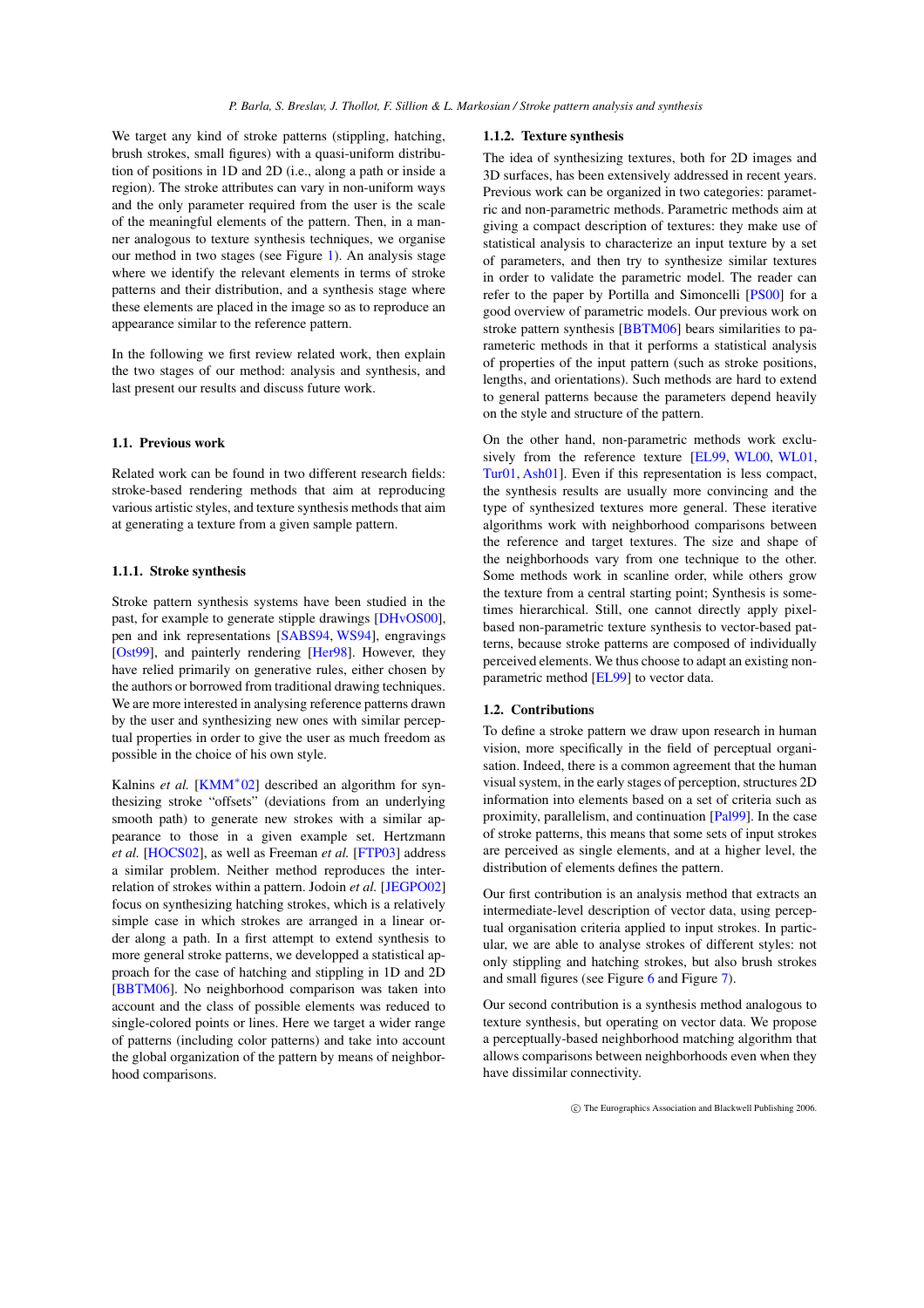# **2. Analysis**

The first step of our method aims at analyzing a reference stroke pattern to extract the meaningful elements that constitute the pattern, as well as their distribution. We define an element as a cluster of strokes that is perceived as a single feature by the user. Previous work [\[SM94\]](#page-8-18) described methods to analyse diagrams where junctions and closure properties are of primary importance. In our approach, we target a quasi-uniform distribution of elements that have sensibly the same size; Here parallelism, proximity and continuation are more important properties.

Moreover, there is a characteristic scale of the pattern that gives the size of pattern elements. We let the user specify it so that there is no ambiguity regarding user intention in the drawn pattern. Note, however, that the whole analysis process is interactive, hence providing enough feedback to easily set a convenient scale. This allows us to target a wide range of patterns as shown in Section [4.](#page-5-0)

Once the scale is chosen the rest of the process is fully automatic and works as follows. We first fit an element to each input stroke; We then cluster elements iteratively using perceptual organisation criteria; Finally, we relate elements to each other to derive properties about their distribution.

# **2.1. Element fitting**

We define an element by its center and its two elongation axis. In order to fit an element to a stroke, the user can either choose to only consider the skeleton of the stroke (i.e. the gesture input by the user) or to also take into account its style (thickness, fading, tapering, etc). In the first case, we fit an element to the points that define the skeleton, while in the second case, we fit an element to the points of its contour. The following fitting method is efficient for the elements we consider.



An element *E* is constructed by fitting an oriented bounding box to the chosen set of points (skeleton or contour) that will prove useful for approximating geometric measures between elements. We first fit a gaussian distribution to the points to compute the two principal elongation directions given by the eigenvectors *A* and *B* of the points' covariance matrix. Each point is then pro-

jected onto each axis to compute the size and center *c* of the bounding box.

### **2.2. Element clustering**

Now that each stroke is represented by its bounding box, we want to cluster them into elements at the chosen scale. For example, a hatch element can be made of several overlapping strokes, and a small figure (think of a flower) is often drawn using a small number of individual strokes.

c The Eurographics Association and Blackwell Publishing 2006.

To decide whether two elements can be clustered, we draw upon the work of Etemadi *et al.* [\[ESM](#page-8-19)<sup>∗91</sup>] on perceptual line segment grouping. Two elements are clustered if they meet a proximity constraint (e.g., for a flower), or if they meet a continuation constraint (e.g., for a hatch element). These tests are performed against the user-defined scale  $\varepsilon$ , that represents the minimum distance at which two elements are perceived separately. When two elements are clustered, we merge their respective strokes and fit a new element using the method explained in the previous section. For more complex elements, a general technique like Barla et al. [\[BTS05\]](#page-8-20) should be employed.

Clustering is performed by a greedy algorithm that processes the strokes in the order they have been drawn. The fitted elements are first placed into a queue. At each step, an element  $E^*$  is popped and every other element  $E_i$  in the queue is tested for clustering based on an element pair comparison. If the test is successful, we merge  $E_i$  into  $E^*$ and remove  $E_i$  from the queue. After all the elements of the queue have been tested, if any clustering occured,  $E^*$ is pushed back into the queue. Otherwise,  $E^*$  is added to the output list of clustered elements. The algorithm repeats until the queue is left empty.



<span id="page-2-0"></span>**Figure 2:** *Element clustering uses two perceptual measures: (a) Proximity and (b) Continuation.*

#### **2.2.1. Proximity measure**

The proximity between two elements  $E_1$  and  $E_2$  is computed using Hausdorff distances so that nested, or very close objects are clustered together (see Figure  $2(a)$  $2(a)$ ):

$$
prox(E_1, E_2) = min(d_H(E_1, E_2), d_H(E_2, E_1))
$$
  

$$
d_H(E_1, E_2) = max_{q_1 \in E_1} (min_{q_2 \in E_2} (d(q_1, q_2)))
$$

where  $d_H(E_1, E_2)$  is the directed Hausdorff distance. In practice, it is computed using point-line distances between the bounding boxes. If  $prox(E_1, E_2) < \varepsilon$ , then  $E_1$  and  $E_2$  are clustered.

## **2.2.2. Continuation measure**

Continuation has to be checked on all pairs of axes between the two elements  $E_1$  and  $E_2$ . For each of the four configurations, we first have to ensure that the elements are nearcollinear; then we compute a continuation measure. Without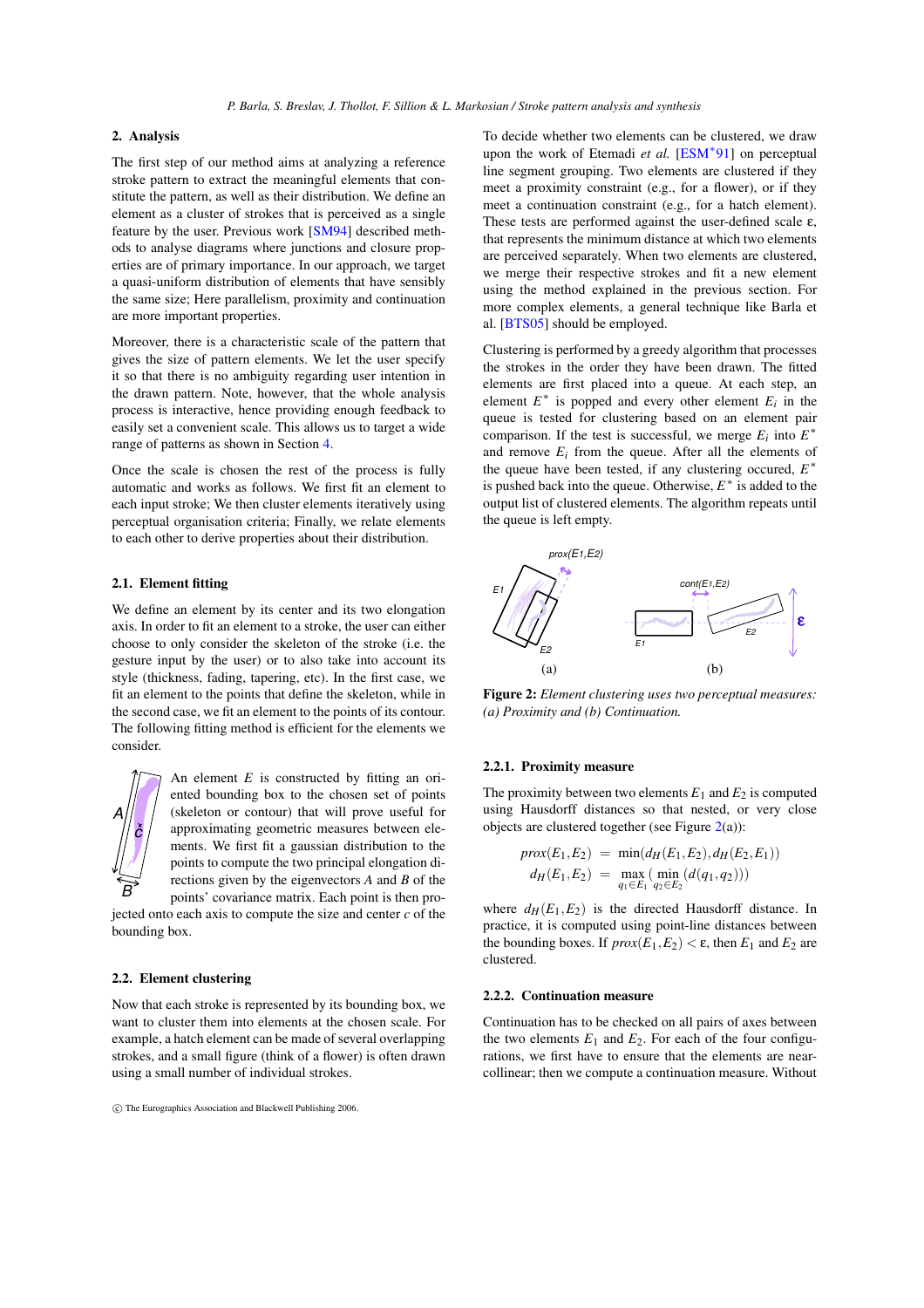loss of generality, we only consider the measures of  $E_2$  relative to the axis  $A_1$  of  $E_1$ .  $E_2$  is near-collinear to  $E_1$  iff:

$$
\forall p \in E_2, d(p, A_1) < \varepsilon/2
$$

If the above condition is met, then a continuation error is computed as the gap between the projected points of  $E_1$  and  $E_2$  on  $A_1$  (see Figure [2\(](#page-2-0)b)):

$$
cont(E_1, E_2) = \min_{p \in E_1^*, q \in E_2^*} (d(p, q))
$$

where  $E_i^*$  is the set of points of  $E_i$  projected on  $A_1$ ,  $i = 1, 2$ . In practice, we also use the bounding boxes to speed up this computation. If  $cont(E_1, E_2) < \varepsilon$  for any of the four configurations, then  $E_1$  and  $E_2$  are clustered.

# <span id="page-3-3"></span>**2.3. Element distribution**

Having identified the elements of our reference pattern, we can now extract connectivity information among them in order to characterize their distribution (see Figure [1\(](#page-0-0)b)). We use the center position of each element. For 1D patterns, we extract the neighbors along a chain, while for 2D patterns, we extract a Delaunay triangulation and keep only edges that are part of at least one unskewed triangle (i.e. a triangle that do not have an angle greater than  $\frac{2\pi}{3}$ ). The pattern input by the user is supposed to be uniform, but in practice, the distribution of elements is only close to uniform. We measure locally this variation by computing a shift vector  $S_{ref}$  that expresses the displacement between an element's position and the barycenter of its neighbors' positions. We will use those measurements to add variation to a synthesized pattern in Section [3.3.](#page-5-1)

#### **3. Synthesis**

Thus far, we analysed the reference stroke pattern in order to get a higher-level, perceptually meaningful description of it. In this section, we show how to take advantage of this knowledge during synthesis. Since we want to address the synthesis of texture-like patterns, it makes sense to take inspiration from the texture synthesis litterature. In our approach, we draw comparisons with Efros and Leung's pioneering paper [\[EL99\]](#page-8-12): like them, we use a causal synthesis procedure that starts with an element at the center of the pattern and expands it outward using neighborhood comparisons on the previously synthesized elements.

Our method exhibits some important differences though: contrary to the distribution of pixels on a grid, our element positions are not supposed to be aligned. This has an impact on the neighborhood comparison procedure that has to match relevant neighbors between the reference and target patterns. Moreover, elements are easily identifiable and perceived in isolation, thus their comparison should consider the whole set of their parameters: orientation, length, width and color. To do that, we draw inspiration from the field of perceptual organisation once again and show how a trade-off between variation and fidelity can be obtained. Algorithm [1](#page-3-0) summarizes the synthesis process.

<span id="page-3-0"></span>

| <b>Algorithm 1</b> Stroke pattern synthesis                                 |
|-----------------------------------------------------------------------------|
| $D_{tar} \leftarrow$ InitialiseDistribution( $D_{ref}$ )                    |
| $E_{start} \leftarrow \text{GetCenterElement}(D_{tar})$                     |
| for each $E_{tar}$ in $D_{tar}$ growing outward from $E_{start}$ do         |
| $E_{ref} \leftarrow$ FindBestMatch( $E_{tar}, D_{tar}, D_{ref}$ )           |
| $E_{tar} \leftarrow$ SynthesizeElement( $E_{ref}$ , $D_{tar}$ , $D_{ref}$ ) |
| end for                                                                     |

We first present our neighborhood comparison in Section [3.1,](#page-3-1) before describing in Section [3.2](#page-4-0) how it is applied iteratively to create the target pattern. Finally, in Section [3.3,](#page-5-1) we explain how the user can add variation to the synthesized pattern while keeping a strong similarity with the reference.

#### <span id="page-3-1"></span>**3.1. Synthesizing one element**

Let *E* be an element in the synthesized pattern and assume for the moment that all elements in the pattern except for *E* are known. Let  $\omega(E)$  be a neighborhood around *E*. To assign properties to  $E$ , as in  $[EL99]$ , a set of neighborhoods  $Ω$  similar to  $ω(E)$  is extracted from the reference pattern using various perceptual measures described below. Then one of the neighborhoods in  $\Omega$  is randomly chosen and the center element of the picked neighborhood is used for *E*.

Neighborhood comparisons are more complex for stroke pattern synthesis than for texture synthesis for two reasons: the number and position of neighbors vary in our distributions, and elements are more complex entities than pixels. The computation of the similarity between two neighborhoods  $\omega_{ref}$  and  $\omega_{tar}$  is thus performed in two steps. First, relevant elements of this pair of neighborhoods are found. Second, a set of perceptual organisation measures is tested against perceptual similarity thresholds for the whole candidate reference neighborhood. Comparisons between vectorbased elements has already been studied in the context of graphical search and replace by Kurlander *et al.* [\[KB88\]](#page-8-21); However, their method is more tailored to exact matches, and only compares pairs of elements, not neighborhoods.



<span id="page-3-2"></span>**Figure 3:** *Neighborhood comparison: Pairs of relevant elements are extracted based on their position.*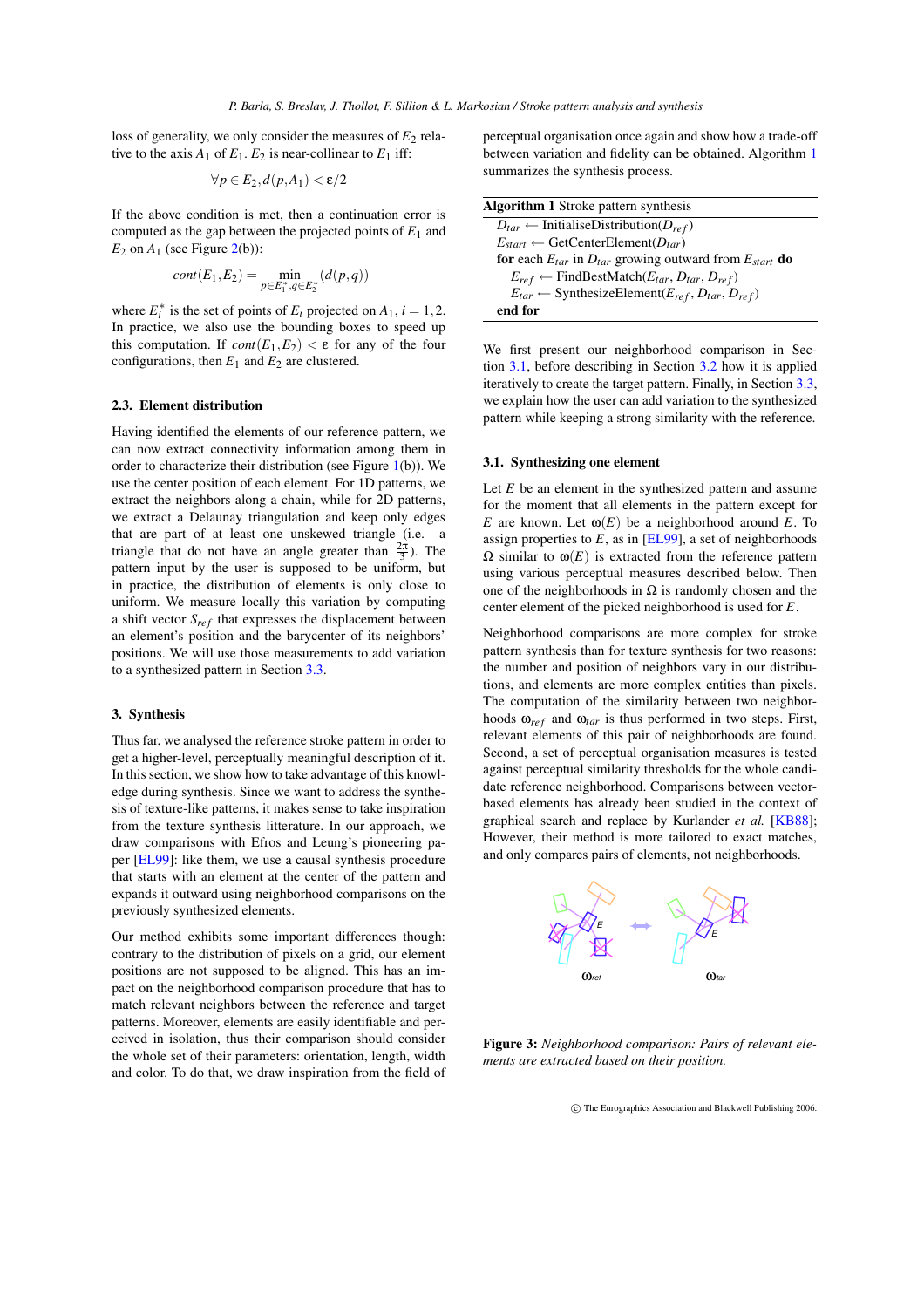For the determination of relevant elements, we only consider pairs of closest reference and target elements by comparing their positions, see Figure [3.](#page-3-2) This heuristic locally matches the distribution of element positions between the reference and target patterns. We keep pairs of elements  $E_{ref} \in \omega_{ref}$ and  $E_{tar} \in \omega_{tar}$  such that

$$
E_{tar} = \arg \min_{E \in \omega_{tar}} (d(E_{ref}, E))
$$
  

$$
E_{ref} = \arg \min_{E \in \omega_{ref}} (d(E_{tar}, E))
$$

where  $d(E_1, E_2)$  is the euclidean distance between the centers of  $E_1$  and  $E_2$ .



<span id="page-4-1"></span>**Figure 4:** *Element neighborhood matching uses various perceptual measures: (a) isotropic elements; (b) anisotropic (elongated) elements.*

Once the elements are matched, we compute a set of four different perceptual measures that can be organized in two categories (see Figure [4\)](#page-4-1): a *shape-matching* measure that compares two elements as point sets by computing a symmetric Hausdorff distance; and a set of three measures- *parallelism, overlapping and superimposition* - that compares elements using the higher-level description extracted during the analysis. The shape-matching measure is useful when there is an ambiguity between the principal and secondary axes of elongation of an element (e.g., a circle), while the other measures exploit the perceptual properties of elongated strokes.

Each measure is computed independently on each pair of elements in their respective frame; i.e., the element centers are first aligned before the following measures take place:

$$
shape(E_{ref}, E_{tar}) = \max(d_H(E_{ref}, E_{tar}), d_H(E_{tar}, E_{ref}))
$$
  
\n
$$
par(E_{ref}, E_{tar}) = |\Theta(A_{ref}, A_{tar})|
$$
  
\n
$$
ov(E_{ref}, E_{tar}) = \max\left(\frac{|A_{ref}|}{|A_{tar}|}, \frac{|A_{tar}|}{|A_{ref}|}\right)
$$
  
\n
$$
sup(E_{ref}, E_{tar}) = ||B_{ref}| - |B_{tar}||
$$

For the computation of the shape measure, we approximate the directed Hausdorff distance  $d_H$  using bounding boxes as previously. The parallelism measure is simply taken to be the norm of the angle  $θ$  between the two elements principal axes. Overlapping is the maximum ratio of lengths between the target and reference principal axes. And superimposition is the difference in thickness (length of the secondary axis) between the target and the reference.

In addition to these geometric measures, any attribute can

also be taken into account during the synthesis. We illustrate this ability with a simple color distance:

$$
col(E_{ref}, E_{tar}) = d_{RGB}(C_{ref}, C_{tar})
$$

where  $C_{ref}$  and  $C_{tar}$  are the colors of  $E_{ref}$  and  $E_{tar}$  in RGB.

All the measures are then averaged over the element pairs of  $\omega_{ref}$  and  $\omega_{tar}$  to give a set of perceptual measures between neighborhoods. They are then tested against a set of perceptual thresholds. These thresholds control the amount of selected candidate neighborhoods: they have to be sufficiently large to provide enough candidates, but small enough to avoid incoherence. In our experiments, we use  $\sigma_{shape} = 0.1L$ where *L* is the average length of the reference elements,  $\sigma_{par} = \frac{\pi}{20}$ ,  $\sigma_{ov} = 1.5$ ,  $\sigma_{sup} = 0.1L$  and  $\sigma_{col} = 0.15$ . We observed that our algorithm is robust to small variations in these thresholds. Two neighborhoods are then considered similar relative to a given measure *m* iff  $m(\omega_{ref}, \omega_{tar}) < \sigma_m$ .

The measures are finally combined to determine the similarity of the candidate reference neighborhood to the target one. If the colors or any other attribute does not match, we simply discard the matching. Otherwise, we test whether the neighborhoods match by considering them as sets of points or sets of elements. In our approach, we thus use the following combination

$$
col \textbf{ and } (shape \textbf{ or } (par \textbf{ and } ov \textbf{ and } sup))
$$

In Section [4,](#page-5-0) we show and comment examples that exhibit the role of each measure: hatching strokes are more discriminated by parallelism, overlapping or superimposition, while small figures rely mainly on the shape measure; color is independent of the shape of elements, but further refines the above measures.

# <span id="page-4-0"></span>**3.2. Synthesizing a pattern**

As mentioned previously, our synthesis algorithm begins at the center of a uniform distribution similar to that of the reference one. Hence, we first build a distribution of element positions that we call seeds, and connect seeds together to get neighborhood relationships. To this end, as in our previous method [\[BBTM06\]](#page-8-10), we use Lloyd's method  $[Llo82]$  in 1D and in 2D: it is an iterative algorithm that starts with a random distribution of seeds. Then, at each step, a Voronoi diagram of the seeds is computed, and each seed is moved to the center of its Voronoi region. It converges to a centroidal Voronoi tesselation, close to regular. The only parameter of the method is the number of seeds, that we set to  $N_{tar} = N_{ref} \cdot A_{tar}/A_{ref}$ , where  $A_{ref}$  and  $A_{tar}$  are the areas of the reference and target regions respectively. Finally, when the algorithm has converged, for 1D patterns, we extract the neighbors along a chain, while for 2D patterns we extract a Delaunay triangulation and keep only the edges which are part of an unskewed triangle, in order to avoid degenerate edges at the border of the triangulation.

c The Eurographics Association and Blackwell Publishing 2006.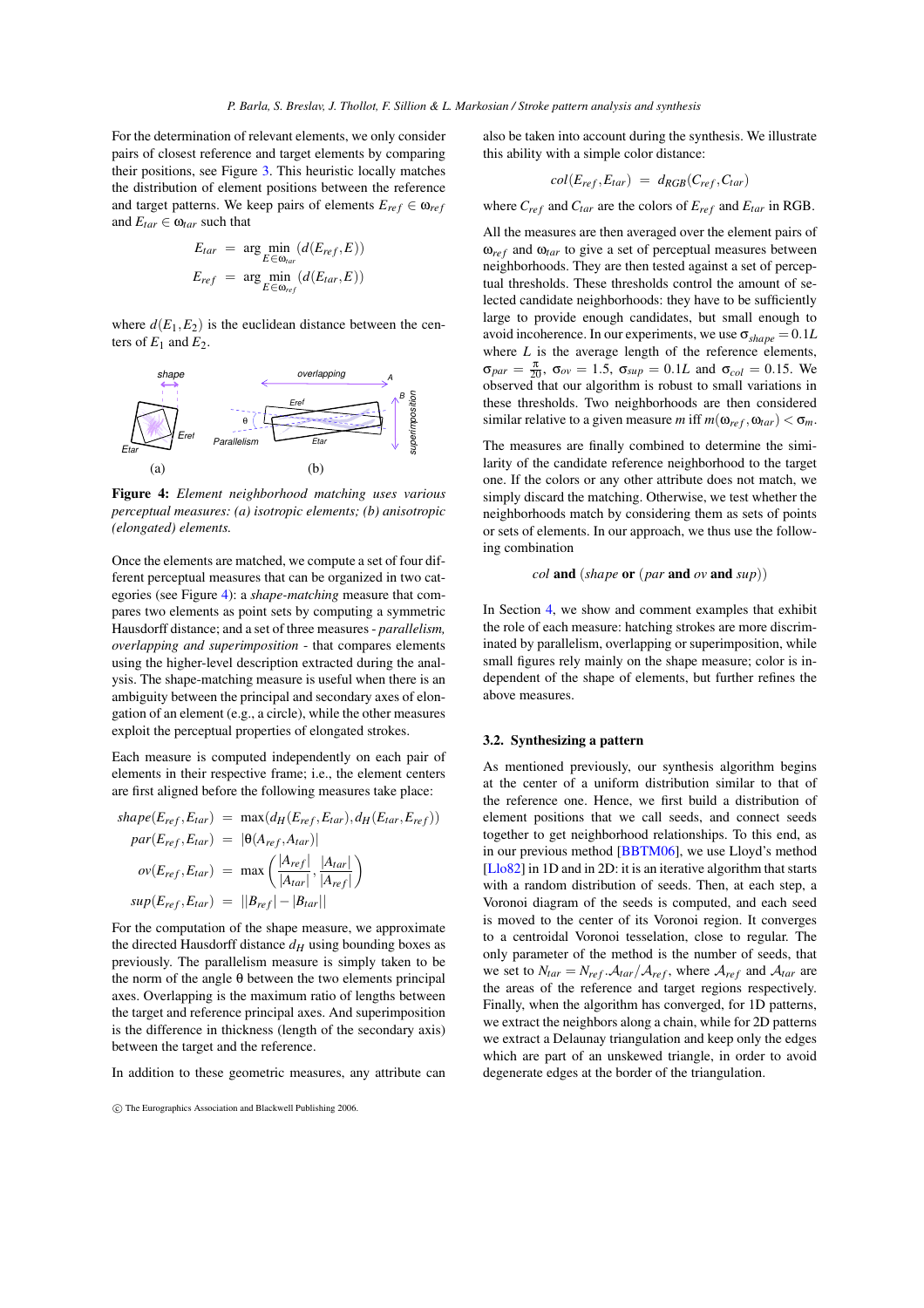In the previous section, we have discussed a method of synthesizing an element when its neighborhood elements are already known. Unfortunately, this method cannot be used directly for synthesizing the entire pattern since for any element, only some of its neighbors will be known during the propagation. Like in Efros and Leung's approach, the element synthesis algorithm must be modified to handle unknown neighborhood elements. This can be easily done by only matching on the known values of  $\omega(E)$  and normalizing the error by the total number of known elements. This heuristic, illustrated in Figure [5](#page-5-2) appears to provide good results in practice.



<span id="page-5-2"></span>**Figure 5:** *To synthesize a 2D pattern, we first distribute seeds using Lloyd's method, then we synthesize elements growing outward from the center using partial neighborhood comparisons.*

# <span id="page-5-1"></span>**3.3. Adding variation**

The patterns synthesized with our method exhibit strong similarities with the reference, since they consist of elements that have been copied from it. One might also wish to introduce some amount of variation relative to the reference pattern. In order to add such a variation, we developed a postprocessing mechanism that slightly changes the parameters of the synthesized elements and is controllable by the user via a slider. For each element, and for each of its parameters independently, we select a set of similar values in the reference pattern. E.g., we select a set of orientations close to the synthesized element's orientation. Then, we pick one value from this set and use it in place of the parameters of the synthesized element. This mechanism lets us exchange parameters between similar reference elements without producing elements that are too different from those of the reference pattern.

Another noticeable difference between our synthesized patterns and their reference is the distribution of positions: while the distribution of a synthesized pattern can be considered uniform, this is not the case of the pattern input by the user. The variation present in the input might be desired by the user, and we thus propose a heuristic to reintroduce variation in the distribution of element positions as a postprocess. For each synthesized element *Etar* that has  $n \geq k$  neighbors, we get the reference shift vector  $S_{ref}$  of the corresponding  $E_{ref}$ , computed during the analysis (see Section [2.3\)](#page-3-3); Then we position all the *Etar* in parallel at the barycenter of their neighbors, and translate them by  $S_{tar} = (S_{ref} A_{E_{tar}}) / (n A_{E_{ref}})$  where  $A_{E_{ref}}$  and  $A_{E_{tar}}$  are the areas of the neighborhoods of  $E_{ref}$  an  $E_{tar}$  respectivelly. In practice, we use  $k = 2$  for 1D patterns and  $k = 4$  for 2D patterns.

# <span id="page-5-0"></span>**4. Results**

We show here some results of our synthesis method using various types of elements in 1D and 2D. Computation times are of the order of a second for 1D patterns; and between 5 and 10 seconds for 2D patterns, depending on the neighborhood size.

Figure [6](#page-6-0) shows 1D synthesis. A simple example is shown in Figure  $6(a)$  $6(a)$  where curved hatching strokes are drawn with sketchy gestures and are properly analysed and synthesized. Our postprocess that adds variation to both position and element parameters is illustrated in Figure  $6(b)$  $6(b)$  with a simple hatching pattern; Notice how the vertical positions of elements are reintroduced in the synthesized pattern. We then show how we can reproduce smooth variations in the parameters of the elements along the 1D path. In Figure  $6(c)$  $6(c)$ , we use a 5-ring neighborhood synthesis to reproduce the smooth change in the orientation of elements along the path; Here the parallelism measure plays a major role in the synthesis. Figure  $6(d)$  $6(d)$  shows the influence of the neighborhood size on the quality of the result. Synthesised patterns with 1-ring, 3-ring and 5-ring neighborhoods are shown from top to bottom: the smooth change in stroke length is only well captured with the 5-ring neighborhood. Here, the overlapping measure is discriminant. Figure  $6(e)$  $6(e)$  shows a smooth change in element thickness captured with a 5-ring neighborhood, and made possible by our superimposition measure. Finally, we show at the bottom an example using brush strokes of alternating colors: the synthesized pattern exhibits the same alternance, thanks to our color measure.

Figure [7](#page-7-0) shows 2D synthesis. Figure [7\(](#page-7-0)a) shows an example of bars oriented in multiple directions. Here, our synthesis method is able to reproduce the complex relations among similar elements. It can also synthesize elements that are less similar, as in Figure [7\(](#page-7-0)b) with water drops, small figures like the flowers of Figure  $7(c)$  $7(c)$  or alternating two different kinds of elements as in Figure [7\(](#page-7-0)d). Finally, the variation of element positions is illustrated in Figure  $7(e)$  $7(e)$ , where the distribution obtained with Lloyd's method is modified to be more similar to the input pattern.

c The Eurographics Association and Blackwell Publishing 2006.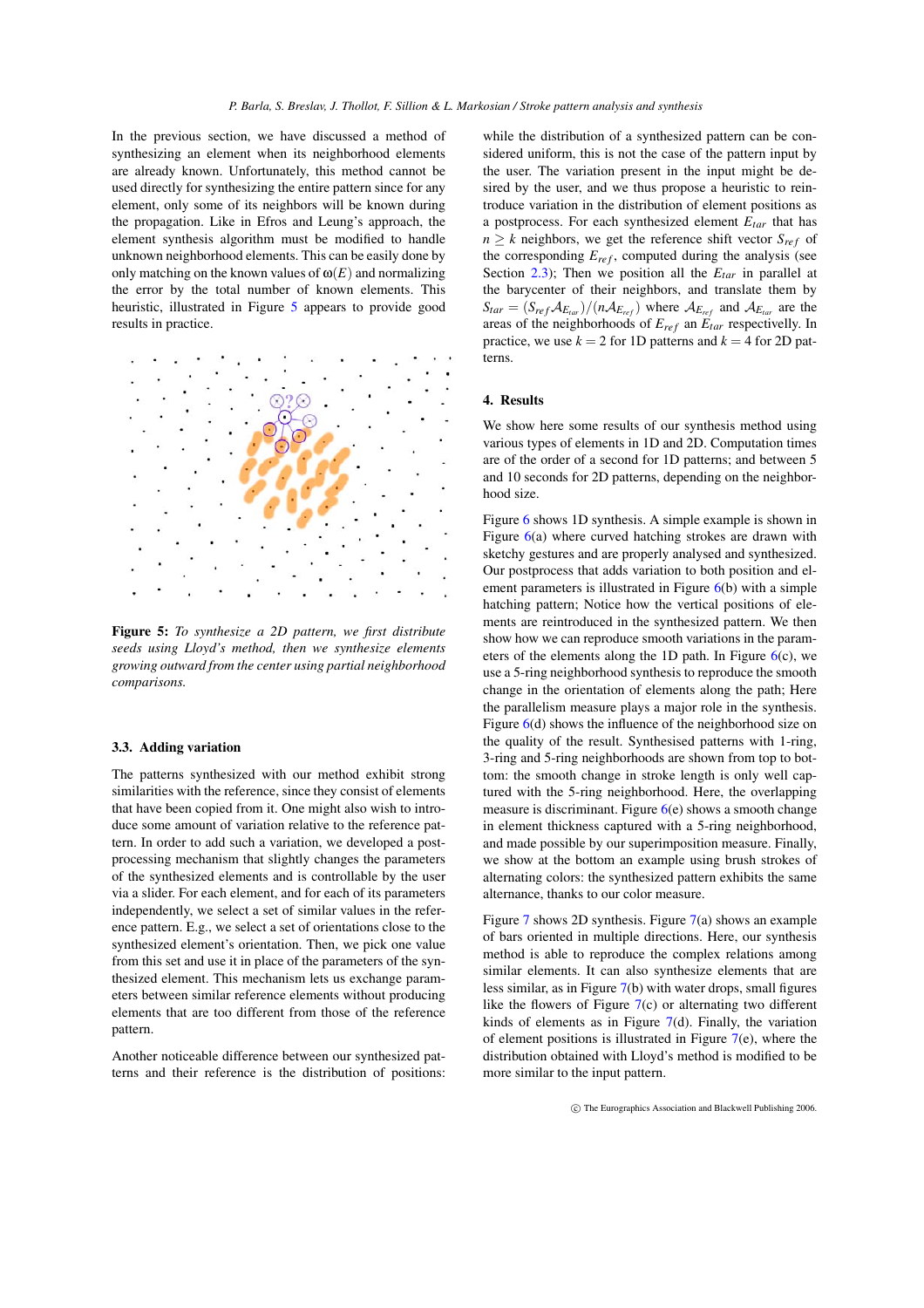*P. Barla, S. Breslav, J. Thollot, F. Sillion & L. Markosian / Stroke pattern analysis and synthesis*



<span id="page-6-0"></span>Figure 6: 1D synthesis results. (a) A simple hatching example that uses sketchy strokes; (b) another hatching example with a uniform distribution of elements (on top), and the same pattern after variation have been added (at bottom); (c) a smooth change of element orientation is analysed and synthesized with a 5-ring neighborhood; (d) a smooth change of element length is analysed and synthesized with increasing neighborhood sizes (from top to bottom: 1-ring, 3-ring and 5-ring neighborhoods); (e) a smooth change of element thickness is analyzed and synthesized with a 5-ring neighborhood; (f) the alternance of strokes *colors is captured and reproduced in the synthesized pattern.*

# **5. Discussion and future work**

# **5.1. Analysis**

Our analysis method can extract a wide range of elements (stipples, hatches, brush strokes, small figures), but our element representation (a center and two axes) is too simple to correctly extract long curved strokes. Moreover, we do not target structured patterns, such as a brick wall, where the overall organization should be extracted along with each element. We thus plan to address these two issues in the future by modifying our element model and adding multiple levels of analysis to be able to capture more structured patterns. Another issue is the use of additional perceptual criteria such as closure or junctions in order to perform a deeper interpretation of the input pattern.

In our approach, the analysis stage is user-assisted in order to determine the scale of the pattern. Since the clustering of elements is dependent on this scale and is implemented with a greedy algorithm, it can produce flickering on rare occasions when the user interactively modifies the scale. However, this has no impact on the final synthesis result. On the other hand,

c The Eurographics Association and Blackwell Publishing 2006.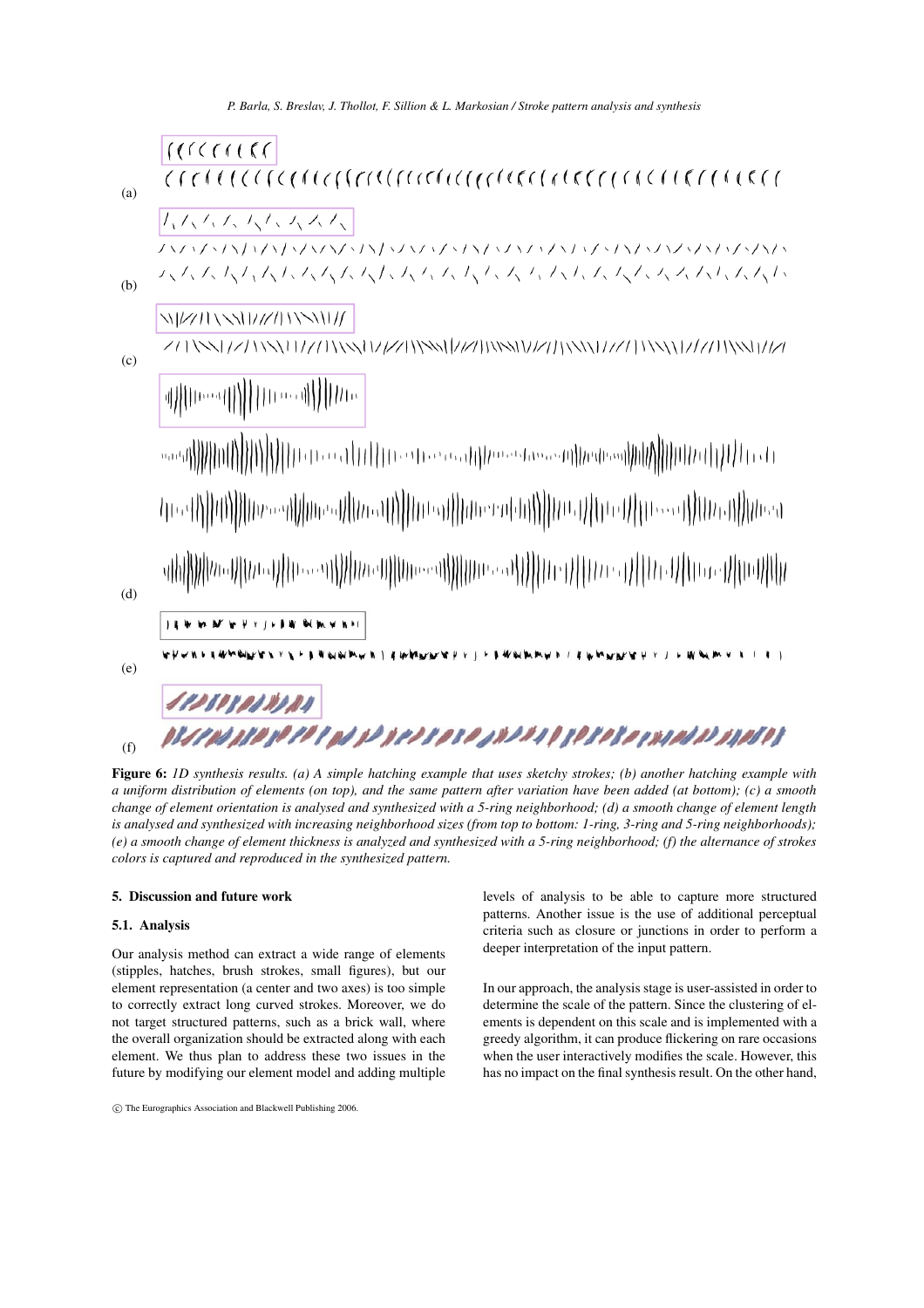

*P. Barla, S. Breslav, J. Thollot, F. Sillion & L. Markosian / Stroke pattern analysis and synthesis*

(e)

<span id="page-7-0"></span>Figure 7: 2D synthesis results. (a) A pattern of hatching strokes in multiple directions is synthesized using a 3-ring neighborhood; (b) elements of various nature (water drops, hatches) are analysed and synthesized with a 3-ring neighborhood; (c) small figures like flowers of different colors can be analyzed and synthesized by our method using a 2-ring neighborhood; (d) a pattern composed of two different types of hatching strokes is synthesized with a 2-ring neighborhood; (e) the addition of *variation in the position of elements is able to break the uniform distribution of Lloyd's method.*

if one wants to consider scanned drawings as input, it would make sense to extract both the elements and the scale automatically. The greedy nature of the clustering algorithm might then lead to problematic behaviors. Moreover, for elements that significantly overlap, our approach may not work at high scale values since it uses proximity computations.

# **5.2. Synthesis**

Our synthesis method currently generates quasi-uniform distributions of elements via the Lloyd algorithm. In the future we will target non-uniform distributions that can take into account density variations within the pattern. We also plan to take into account the whole element shape rather than only its center position in the distribution definition. The heuristic we used for finding relevant neighbors also suffers from a limitation: it can happen that no pairing is found between the reference and target neighborhoods. However, in practice, the even distribution produced by Lloyd's method prevents this worst case scenario from happening.

Another interesting point is the ability to take into account attributes of the input strokes during synthesis. We only investigated color, but other attributes such as thickness, opacity or texture might give convincing results. Finally, our variation technique is tailored to stroke pattern synthesis and has thus no equivalent in texture synthesis. We plan to extend this ability to take into account the shape of the strokes.